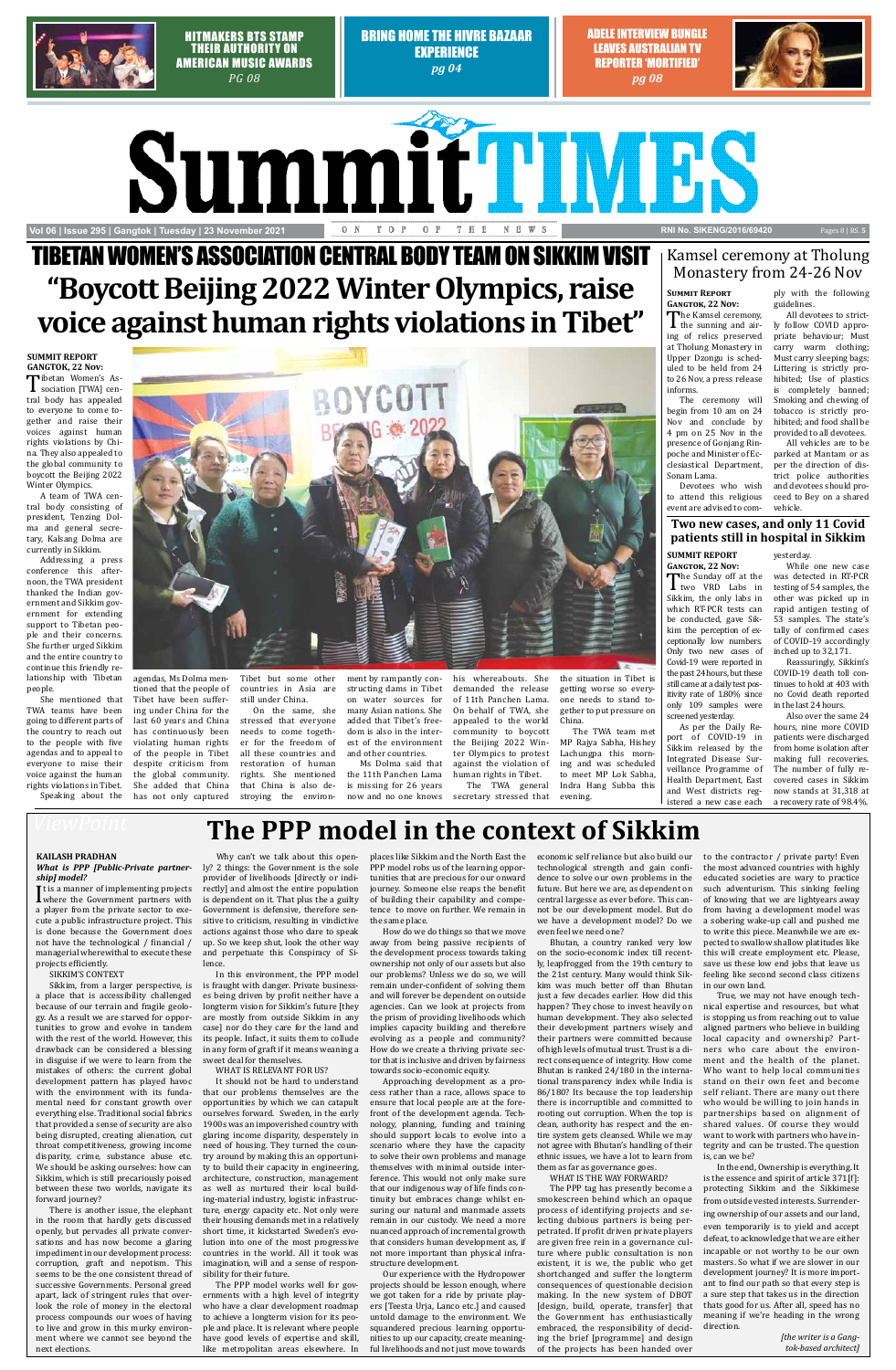# **FAMEX/CAP at Kitam School by NDRF**



**Summit Report Namchi, 22 Nov: T**eam 2N of E coy, 2nd<br>
NDRF conducted<br>
FAMEX/CAP at Govern-FAMEX/CAP at Govern-

ment Senior Secondary School, Kitam, South Sikkim, today, a press release informs.<br>During the During the pro-

gramme, different activities of NDRF like methods of control bleeding, CPR, improvised splinting, rope rescue tech-

niques, etc. were displayed followed by an exhibition of the CSSR equipment. The event was held in

the presence of Principal, Lata Sharma, Govt Senior Secondary School, Kitam, staff, students and NDRF personnel.

# Legal awareness on gender issues at Nandugaon



**SUMMIT REPORT Namchi, 22 Nov:**

A one day legal aware-<br>gender issues was orgender issues was organized by the Sikkim State Commission [SSC] for Women funded by the Department of Justice, Ministry of Law and Justice, Government of India at Village Administrative Center, Nandugaon, South Sikkim on 19 Nov, a press release informs. Adhyaksha,

Tsheringdem Bhutia at-

tended the program as

To promote health<br>and fitness through<br>sporting activities among sporting activities among the youth, the first Serenity Ride & Run 2021 was held in a grand manner on Sunday. The Serenity Run 2021, a high-altitude endurance full marathon of 42 km, and the Serenity Ride, a mountain biking competition, received a grand applause from the participants.

chief guest and spoke on the various schemes of the state government available to women. The objective of the

program was to sensitise members of 20 self-help groups on gender issues like domestic violence act, sexual harassment of women at workplace act 2013, and Protection of Children from Sexual Offences Act.

The Resource Per-



sons for the program

were Director, Passang Tshering Bhutia, Dishtri NGO, South Sikkim and Member Secretary/ Project Director, Yousa Lachenpa.

The program was also attended by Chairperson, Chungkipu Lepcha, Chairperson, Roma Tamang, SCPCR, member, Babita Limboo, Panchayat President, Panchayat members, Project Coordinator and staff of the Women's Commission.

# **100 runners and 70 cyclists take part in Serenity Ride & Run 2021**

**Summit Report GANGTOK, 22 Nov:** 

The competition was flagged off from Tashi View Point, Gangtok and ended at a height of 12,400 ft at popular tourist spot, Tsomgo Lake.

The event is being organised by a Gangtok-based a rehabilitation and drug treatment centre, Serenity Home with technical support from Hill Bike and Pedal Chain. A total of 100 long distance runners and 70 cyclists participated in the event. The event was flagged off by na-

tional boxing coach and Dronacharya Awardee, Sandhya Gurung.

In her address, Ms Gurung appreciated the initiative for providing a

Likewise, SKM ward president, Tilak Karki, also condemned the allegations and alleged that the former panchayat has been trying to politicize the issue on the directions of some other people. He suggested that the SDF raise the issue only after finding out<br>the facts.

## **Participatory Rural Appraisal held at Lower Borong**

the event to the national



big platform for athletes and to encourage youngsters of the State to take up sports and healthy way of living. She encouraged the organisers to continue such events and expressed her hope that such activities would benefit sports and athletes in the near future.<br>Serenity Home Serenity amongst the youth by providing them a new platform and also to test the physical endurance of athletes from the region. He further expressed his hope that such an event would also highlight the potential and talent of local athletes and encourage youth towards sports

future. He expressed that the main objective of the initiative is to inculcate the spirit of competition

founder, Udai C Rai shared his plans to take and fitness. The organisers pre-

and international level in top three participants in sented cash prizes to marathon and cycling, while all participants received medals and certificates for complet-

ing their races.

In men's cycling event, Riyant Rai finished in first position with a timing of 2 hours 59 minutes and 69 seconds, while Phuntshok Sherpa [3:01:25] and Adrian Khawas [3:07:51] stood on the second and third positions respectively.

Likewise, Phurba Deki Sherpa came first

with a timing of 4 hours 34 minutes and 52 seconds in women's cycling event leaving Lhamu Doma Bhutia [5:28:36] in second and Jamu Bhu-

tia [6:00:09] in third positions respectively.

In men's marathon, Suraj Raj Subba came first with a timing of 3 hours 48 minutes and 17 seconds, while Rohit Harijan [4:02:26] and Jayanta Das [4:08:52] finished on second and third positions respectively. Similarly, Anjali Subba stood first with a timing of 4 hours 28 minutes and 50 seconds in women's marathon and Phurba Tamang [4:55:14] and Bharati Gurung [6:01:00] came second and third respectively.

## **SKM denies allegations of assaulting and intimidating former panchayat**

An SKM press re-<br>lease issued today counters that the SDF president envies the opportunities created<br>by the SKM Government and the support<br>that these have generated for the party and its government. This envy was driving the SDF president to spread misinformation and rumours.

ing a Sikkim Democratic

The SKM press re-<br>lease, issued by its vice-president [press & publicity] Birendra Tamling, claims that the SKM government has filled new energy among creative and<br>dedicated youth of Sikkim and created oppor-<br>tunities for them not only in government but in the private sector as well.

**Summit Report** GANGTOK, 22 NOV:<br> **C**ikkim Krantikari Mor-Sikkim Krantikari Mor-<br>Scha workers from<br>Melli constituency today Melli constituency today refuted allegations of assault leveled against them by former Panchayat member, Purna Kuconference here on Monday, SKM's Melli CLC general secretary, PB Gurung, condemned these baseless.

Front press conference yesterday, had alleged that the SKM party office bearers had assaulted and forcefully stopped him from participating in a tender process recently.

mar Karki, of Sadam-Suntaley. Mr Karki, addressallegations as false and He claimed that while an "incident" did occur on the day, there was no assault or intimidation.

opportunities of Sirportunities of Sirportunities of Sirportunities of Sirportunities of Sirportunities and Si government to his own children and relatives.<br>As for the allega-As for the allega-<br>tions of the under-<br>privileged getting sidelined, the release invites Mr Chamling to look at the number of homes built for this tion under the Sikkim Garib Awas Yojana. The release goes

his room.<br>The SKM press re-

Addressing a press today that a discussion took place when the former panchayat refused a proposal to do the contract work in question in partnership. Mr Gurung went on to state that the allegation

Mr Gurung contend-

Chairperson of the<br>women's wing of Sikkim Football Association, Chungchung Bhutia, today visited the State's senior women's team which is currently under training at Jorethang in South Sikkim.

of police not cooperating and exerting pressure to "settle" the case were also false and baseless. He alleged that Mr Karki has been trying to create misinformation with fabricated claims.

#### **Bikash Chettri**

Ravangla, 22 Nov: **Participatory Rural Ap-<br>
praisal (PRA) Ward<br>
Sabha under Borong** Sabha under Borong Phamtam GPU is underway as part of the People's Plan Campaign to prepare Gram Panchayat Development Plan (GPDP) for the financial year 3022-23.

The PRA started on

20 Nov from Sada and Phamtam Ward, and has reached Lower Borong Ward today. The program was attended by Panchayat President, Borong Phamtam GPU, Rupa Gurung, Panchayat Vice President, T.B Pradhan, Lower Borong Ward Panchayat, Rajee-Maya Rai, Sada Ward Panchayat, D B Rai, officials, GPK staff, and field staff of Agriculture Department. During the Ward Sabha, PRA exercise was carried out in order to prepare the people's plan under Gram Panchayat Development Plan

*First SGAY house in Rangang-Yangang inaugurated*

**Namchi, 22 Nov (IPR):** 

Member of Parliament (Lok Sabha), Indra Hang Subba inaugurated the first Sikkim Garib Awas Yojana (SGAY) house un-Rangang-Yangang Constituency at Lower Sripatam, today.

The MP was accompanied by Advisor (State Medicinal Plant Board), Dichen Phigu Bhutia, APS (South), Anjeeta Rajalim, ADC Development (Ravangla), Sunil Mothey along with BDOs and

panchayats.

At the outset, MP inaugurated newly completed SGAY house of Dhan Prasad Limboo at Lower Sripatam Ward. Further, he also handed over a total of 13 SGAY house keys to the beneficiaries of the constitu-

Addressing the gathering, Indra Hang Subba extended his congratulations to all the beneficiaries for their new houses and also thanked the concerned department

and other stakeholders for the successful completion of the houses within the stipulated time frame. He said that the houses built under the scheme is a validation to improving the living standard of the society especially that of the weaker section.

The MP apprised about the state government efforts to set up a campus of Sikkim University in Yangang. He said this campus shall soon be functional as it is the utmost priority of the

government.

Additionally, he spoke about various developmental projects, new schemes and policies introduced by the state

government for the upliftment and sustenance of rural livelihood in Sikkim.

Sunil Mothey highlighted the aim and objectives of SGAY which is to enhance the living standard of the poor and marginalised section of the society. He informed about the status of the completion of SGAY houses in the first phase of the scheme and also spoke about the facilities and amenities provided under the scheme at an estimated construction

cost of Rs 17 lakh. The event also saw a brief presentation on the technical report of SGAY house by Mungpia Enterprises.

na Gurung, Phamtam Ward Panchayat, Duk (GPDP) financial year 2022-22. **SFA women's wing chairperson meets Sikkim team in-training in Jorethang**

### **SKM rejects Chamling's allegations as false claims born from frustration and disconnectedness**

**Summit Report Gangtok, 22 Nov:** 

Sikkim Krantikari Mor- cha has strongly con- demned allegations of misgovernance leveled against the State Govern-<br>ment by Sikkim Democratic Front president,<br>former Chief Minister<br>Pawan Chamling. Pawan Chamling.

> ency. on to allege that the SDF government had<br>distributed false allotment orders to mis-<br>guide the people around elections and that many of those people were still running around to get benefits promised to As for Mr Chamling's

The release advises Mr Chamling to come forward with proof of his allegations instead of speaking online from

The release adds

# that Mr Chamling

should not take out his frustrations on seeing youth getting self-reliant

The release goes on<br>to allege that Mr Chamling does not have the moral right to speak<br>for the youth after having siphoned away the<br>opportunities of Sik-

in the State.

them on these scrips.

allegations that the SKM Government has not done enough for the health sector, the release invites him to compare what he did in his 25 years in office and what SKM has managed in two

and a half years.

#### **Summit Report Namchi, 22 Nov:**

The team is preparing for the Women's Senior National's scheduled to begin 25 November at Khozikode in Kerala.

The Sikkim squad is

scheduled to play three matches, with its first qualifying round match on 29 Nov against Jammu & Kashmir followed by one on 01 December against Arunachal Pradesh and the third on 03 December against Rajasthan.

The Sikkim team has already completed one round of training at Guards Ground in Gangtok, and had moved to Jorethang for acclimatization.

The 23-member team, including officials, will leave for the tournament on 24 November. Apart from giving the footballers a pep-talk, Ms Bhutia also cleared the team's lodging dues in Jorethang. Meanwhile, the SFA

> joint secretary, Arjun Rai, thanked the Chief Minister for providing to and fro flight tickets for the team along with pocket money for all players, a first for a Sikkim team.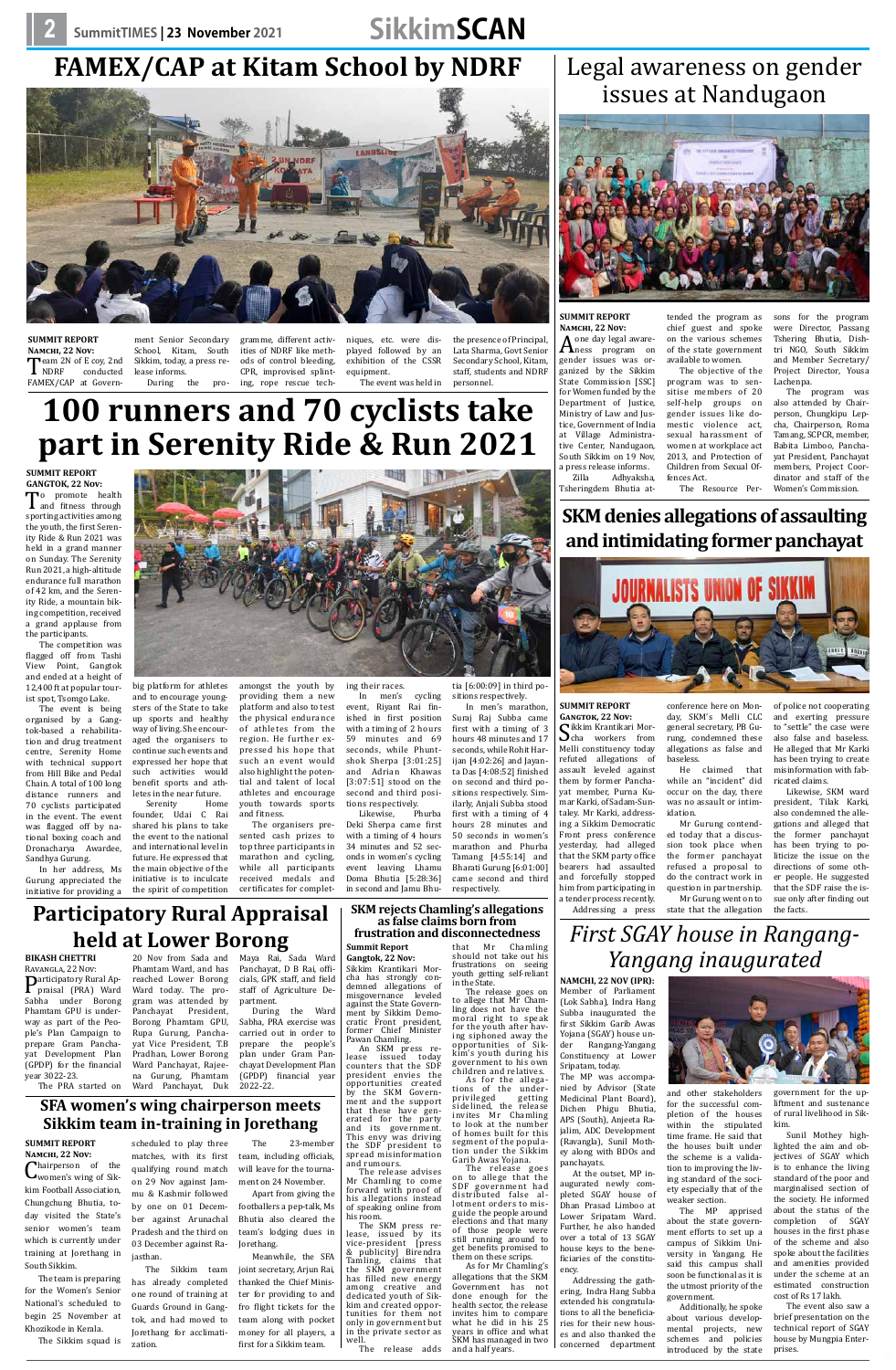# **CapitalTIMES SummitTIMES |23 November 2021 3**

### **BAS official nominated Team Manager of Indian Badminton team**



**SUMMIT REPORT Gangtok, 22 Nov:**

General secretary,<br> **G** Badminton Association of Sikkim (BAS) and tion of Sikkim (BAS) and Executive Member of the Badminton Association of India (BAI), Sukanta Das, has been nominated by president BAI, Dr Himanta Biswa Sarma,

as the Team Manager of

the Indian Badminton team which is participating in the Total Energies BWF World Badminton Championship to be held at Palacio de los Deportes in Huelva, Spain from 12 to 19 Dec 2021, a press release informs.

**GANGTOK, 22 Nov:**<br>**T**ransport Minister Sanjit **T**ransport Minister Sanjit<br>
Kharel officially launched<br>
Online SNT Bus Booking Por Online SNT Bus Booking Portal here at the office of Secretary Transport Department on Monday. The Minister also flagged off 18 new SNT Tata Ultra T.16 trucks from SNT complex at Jalipool later in the afternoon. Both events were organized under Azadi Ka Amrit Mahotsav under the Transport Department.

> honour to lead the Indian Badminton team as the Team Manager during the South Asian Games, Korean Open, Japan Open, and the BWF Junior World Championship held at Myanmar. The Badminton As-

Sukanta Das, has also in the past, had the sociation of Sikkim has extended best wishes to him and Team India.

# **Transport Minister launches online SNT bus booking facility FLAGS OFF 18 NEW SNT TRUCKS**

## **SAGAR CHETTRI**

The Minister was accompanied by Advisor, ST Bhutia and Chairman, Basant Tamang of Transport Department along with Secretary

Transport Department, PN Sherpa, SNT General Manager-cum-STA Manish Pradhan and other senior officials of the department.

Summit Report  $G$ ANGTOK, 22 Nov:<br>
The Indian Women's

I The Indian Women's<br>
Senior National Team<br>
left yesterday to play in left yesterday to play in a 4-nation international tournament in Brazil where it will lock horns with Brazil, Chile and Venezuela. These matches are part of the team's

The Minister expressed his gratitude to the Chief Minister for his direction and support in this initiative. He further congratulated the officials of Transport Department on coming up with the Online SNT Bus Booking Portal and further thanked the team of NIC from Sikkim and Uttarakhand for their technical support to develop this facility.

The facility will help people in saving their time and energy

by booking their tickets online and is in keeping with today's digital world, said Mr Kharel. He added that this facility would also help in decongestion at the booking counter.

The Minister mentioned that this online booking facility has been started with two SNT buses plying on the route of Gangtok to Siliguri on trial basis and the department is working on covering all inter-state and intra-state SNT buses.

He mentioned that both manual and online facilities are available at present for the convenience of the people. The department will reach out to the people to create awareness on

this online booking facility, he added.

Speaking to media persons after flagging off 18 new SNT Tata Ultra T.16 trucks from SNT complex at Jalipool, the Minister thanked the CM for sanctioning funds to buy 15 vehicles for SNT in the last financial year and now 18 vehicles.

"There is a deep sentiment for SNT since the Chogyal era, so the department has been working to revive its original blue color in its vehicles from the existing green on the direction of the CM," he expressed.

> scientists tracking the data believe it's the right time for the

He said that officials and staff of the department have been working hard to take SNT to its new heights.

# **Anju Tamang in Indian team to play in Brazil**

lation. ve been ssue for An indeadvising Drug Ad-SFDA, in lly voted boosters yone, dewer criteria. This time around, the US media has reported the USFDA is set to broaden booster dose eligibility without convening the outside experts.

**The sports wing of**<br>
Sikkim Krantikari<br>
Morcha party organized Sikkim Krantikari an anti-drug awareness programme here at Kiduk community hall in Chandmari on Sunday.

preparation for the AFC conveys what the Head Women's Asian Cup India 2022.

Sikkim's Anju Tamang is part of the Indian squad and shares that it was dream come true for her to in Brazil against teams from South America.

Coach, Thomas Dennerby, believes to be the main objective of the Brazil tour - putting in "three good performances" and receiving "the opportunity whoch will allow us to evaluate ourselves."

An SFA press release "This tour and everything we have been doing

in the past two months is about the preparation for the AFC Women's Cup which kicks off in January. It is all about finding out whether we are doing the right things on the pitch and evaluate our performances in each and every department," Dennerby stated prior to the team's departure.

This will be the sixth country the Indian women's team will be touring this year.

The team had been camping in Jamshedpur with infrastructural and logistical aid from the Government of Jharkhand over the last four months.

### **Vaccine plan for children, additional doses within 2 weeks: Sources**

**New Delhi, 22 Nov [NDTV]:** COVID-19 inoculation for children is among several important points to be discussed at a meeting of the government's top advisory

ing not to be identified. By March, all other children are likely to become eligible for vaccination, they said. The subject of addi-

tional doses for adults is significant as some nations have also called for solid protection against the highly contagious coronavirus with booster doses.

dose is needed is going on among policymakers and scientists around the world. The US is set to become the latest country to widen COVID-19

booster eligibility beyond those with comorbidities, the elderly and other high-risk groups.

# SKM sports wing organizes antidrug awareness in Chandmari

#### **Summit Report GANGTOK, 22 Nov:**

| the chief guest.            | a documentary film on     | yal Chopel urged repre-    | from family, friends and   | er legal issues related to | group on immunisation      |                           | Children are seen move; however, some |
|-----------------------------|---------------------------|----------------------------|----------------------------|----------------------------|----------------------------|---------------------------|---------------------------------------|
| In his address, Ro-         | this issue. He added that | sentatives of different    | society for any person     | drug addiction.            | in the next two weeks,     | as priority group for     | have expressed misgiv-                |
| hit Raj Maharaj, who is     | SAARTHI is ready to ex-   | organisations to play an   | to defeat addiction and    | Earlier, in her wel-       | sources have said.         | vaccination now, with     | ings, since the original              |
| also the chief patron of    | tend financial assistance | important role in check-   | come back into the main-   | come address, Councilor    | The National Tech-         | schools starting on-site  | vaccines are still holding            |
| SAARTHI, highlighted ac-    | and other support for     | ing if any drug peddling   | stream. He appealed to     | Chandmari,<br>Chungkela    | nical Advisory Group on    | classes in several states | up well against severe                |
| tivities of SAARTHI in cre- | rehabilitation of a drug  | is going on in their areas | people not to judge but to | Lepcha urged everyone      | Immunisation in India,     | depending on the pan-     | disease and death among               |
| ating awareness against     | user.                     | and to support youths to   | help the person.           | to come together to ad-    | or NTAGI, will also draw   | demic situation. After    | the general population.               |
| drug abuse among stu-       | Chairperson Khadi &       | come out from addiction.   | entrepreneur<br>An         | dress the issue of sub-    | up a comprehensive plan    | the devastating second    | Boosters have been                    |
| dents in school, colleges   | Village Industries Board, | He said that drug addic-   | Rojan Rai said that fit-   | stance abuse. She men-     | for giving additional dos- | wave that killed lakhs in | contentious issue for<br>a            |
| and universities and at     | Chung Chung Bhutia        | tion is a disease so it is | ness is the best alter-    | tioned that awareness      | es of COVID-19 vaccine     | India, concerns exist on  | medical experts. An inde-             |
| grassroot level.            | appealed to all to work   | important for the family   | native in keeping chil-    | among youths on sub-       | to adults, people with     | whether children would    | pendent panel advising                |
| The organization has        | together to address this  | to support users and help  | dren and youth away        | stance abuse is very im-   | direct knowledge of the    | be vulnerable next, since | the US Food and Drug Ad-              |
| been working to control     | issue. She expressed that | them defeat addiction.     | from substance abuse.      | portant in order to lead   | matter said.               | adults have already been  | ministration, or USFDA, in            |
| and eradicate substance     | all frontal organisations | While sharing his          | He urged youths to         | them onto a productive     | Vaccination for chil-      | vaccinated at least with  | September initially voted             |
| abuse from the state by     | of SKM are always ready   | experience during the      | mentally strong<br>be      | and healthy path. The      | dren with comorbidities    | one dose if not both.     | against having boosters               |
| creating mass aware-        | to help out the youth in  | programme, Freedom         | to stay away from any      | programme ended with       | would likely start in Jan- | A debate on wheth-        | available for everyone, de-           |
| ness, he said further in-   | every way.                | founder, KC<br>Facility    | addiction. Likewise, DB    | the vote of thanks pre-    | uary, sources said, ask-   | er additional or booster  | manding narrower cri-                 |
| forming that the organ-     | SKM sports'<br>wing       | Nima spoke about the       | Luitel spoke about SADA    | sented by Jiwan Lama.      | ing not to be identified.  | dose is needed is going   | teria. This time around,              |

The programme was organized in association with Kalyan Samaj, Vatika Samaj, Gyonten Yargay Kiduk Dromo [Thompoo and Khumpo] Khiduk, Sangam Samiti, Saathi Group, Chandmari Women's Association, Chandmari Sporting Club and Sunakhari Samiti. Advisor to the CM, Rohit Raj Maharaj was present as



isation is also preparing president, Rinzing Wang-importance of support and NDPS Acts and oth-

### Child Parliament held at Sankhu Radhu Khandu

Gyalshing, 22 Nov [IPR]:

A day long workshop  $\boldsymbol{\Lambda}$  on formation of the 1st Village Level Child Parliament amongst the newly constituted Bal panchayats of<br>child friendly GPU. child friendly GPU,<br>23-Sankhu Radhu 23-Sankhu Khandu was held today. The workshop was organized by the District Child Protection Unit, West Child Protection Scheme, Women and Child Development Department, Gyalshing on 22 Nov, at the said GPU.

The main objective of the Workshop was to give an advocacy platform for the chilrights.

Child Protection Officer, West, Bhawana Subba and other dignitaries from different GPUS of West Sikkim, Tez Kumar Thapa, Child Protection Officer of Anuglya and DCPU staff attended the

said programme.

DCPO, West briefly

dren to promote their The programme was presided over by District ister of Parliamentary Affairs and Rinchen Tamang as Finance Minister.

child related issues.

highlighted regarding child rights and other The children/ Bal panchayats elected their representatives Ananya Chauhan as Prime Minister, Bir Bdr. Chettri as Deputy Prime Minister, Supriya Pradhan as Min-Tez Kumar Thapa, Child Protection Officer, Anuglya Darjeeling, in his technical session explained the roles and responsibilities of Child Parliamentarians, who had been invited as a Resource person for the said program.

The oath taking ceremony was conducted today in the presence of Zilla Panchayat of Sangkhu Hee Teritorial , Panchayat President of Gitang Karmatar, Sopakha, Maneybong and Sangkhu Radhu Khandu GPU.

### **ICAR-KVK East conducts training on Rabi crop production**

#### **Gangtok, 22 Nov [PIB]:**

As part of the Azaadi ka Amrut Mahot-sav, ICAR-KVK East Sikkim organized a training programme on "Doubling Farmers' Income through Rabi Vegetable Production" on 20 Nov at Thanka Martam village.

Dr. Ramgopal Laha, Joint Director I/c, ICAR, Sikkim Centre, attended the programme in presence of Panchayat Member, Martam Nazitam GPU, Nimden Bhutia.

About 43 farmers from Thank-Martam, Dhankutey and Lingtam village. Farmers were given hands-on training on vegetable nursery management, improved production practices of rabi vegetable crops and nutrition gardening. Healthy seedlings of cole crops and quality seeds of vegetable pea, cabbage and cauliflower also distributed to the farmers during the programme.

The programme was initiated with the welcome address by Dr. J. K. Singh, Incharge KVK-East Sikkim, Ranipool and highlighted the important activities of KVK East Sikkim for the welfare of Farming community of East district.

He also elaborated about the Azadi ka Amrit Mahotsav programme. He further requested the farmers to opt the improved production methods to increase the production and productivity of the crops along with scientific livestock management practices.

Dr. R. Laha, Joint Director, ICAR, Sikkim Centre encouraged the farmers to work together with scientific institution for the real growth of farming community through integrated organic farming system (IOFS) in the hill farming system. He further requested the farmers to adopt the scientific production practices as there are farmers' friendly technologies have been developed by ICAR Sikkim Centre, Tadong and other research institutes in the state to double their income through the organic farming system.

Dr. Tshering L Bhutia, Scientist (Horticulture), ICAR, Sikkim Centre, Tadong talked about the organic cultivation of rabi vegetable and requested to make use of available moisture in the paddy field for vegetable cul-

#### tivation.

Boniface Lepcha, Subject Matter Specialist (Horticulture), KVK-East Sikkim talked about the Nursery Management of Vegetable Crops. He also stressed on low cost water harvesting structure Jalkund for life saving irrigation during winter season. Anushree Gogoi, Programme Assistant (Home Science), KVK East Sikkim taught about the importance of Nutrition Garden. Linden Bhutia, Panchayat president, Tanka Martam GPU appraised the ICAR-KVK East Sikkim, Ranipool and ICAR Sikkim Centre, Tadong for the constant support through training and inputs support through quality seeds, biofertilizers, biopesticides and biopesticide, piglets, backyard poultry birds for the sustainable farming system in the village. The programme was followed by Video Show on Integrated Farming System model and ended with a vote of thanks delivered by Anushree Gogoi. The programme was successfully coordinated by Boniface Lepcha, SMS-Horticulture, ICAR-KVK East Sikkim.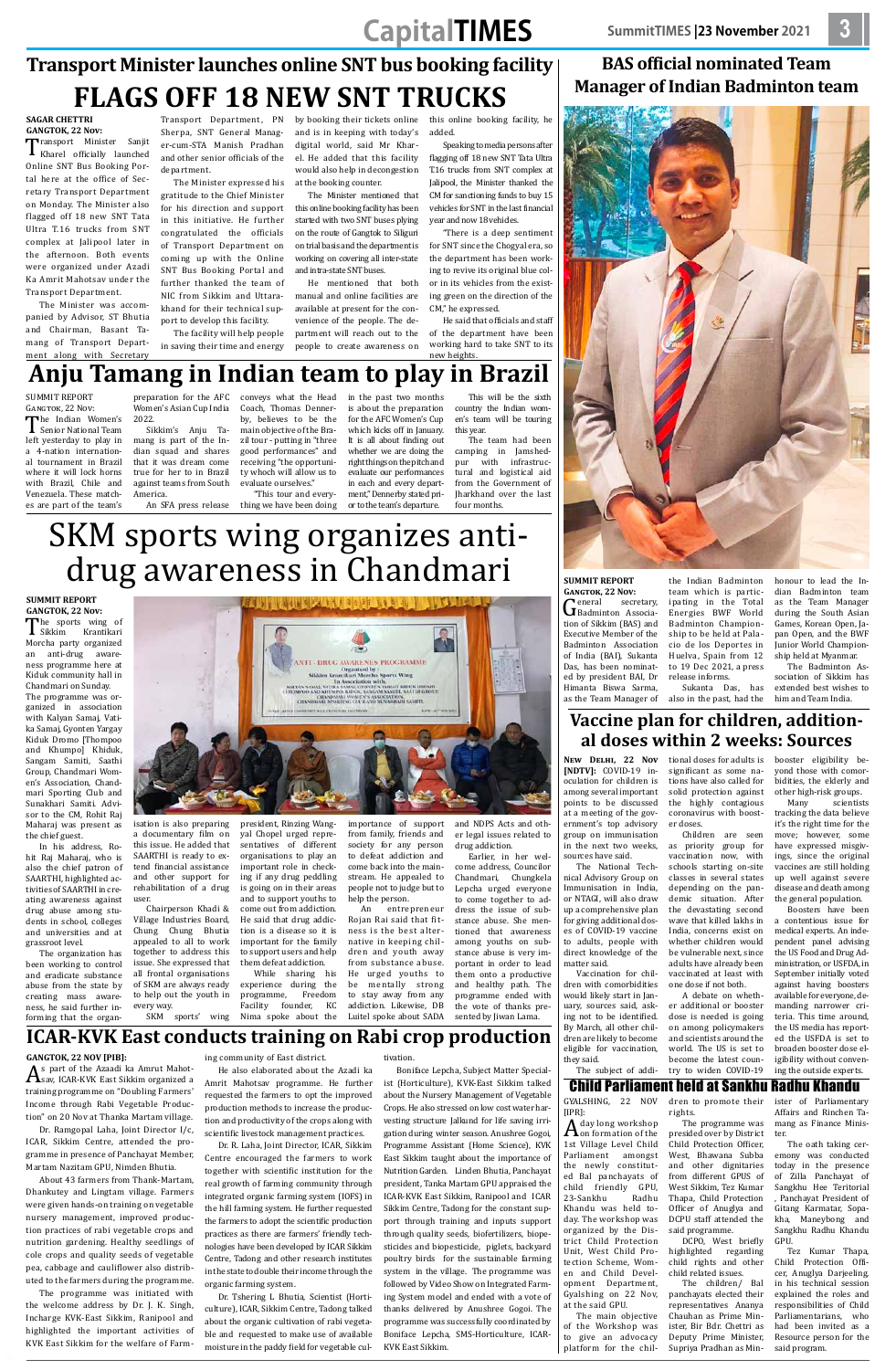

## To book ad-space, contact SummitTimes at **Gangtok:**

For circulation details Contact: (Sandeep) 9734152451

& for Advertisement booking at 9933427505 or at office no 03592 208698. Mail us at advertise@summittimes.com

### **Siliguri:**

Mr. Mani Rai, M/s. Space Ads, B.R. Ambedkar Building, Room No.7, 1st floor. Opp. Ganga Hotel. Hill Cart Road. Siliguri – 03. Ph. 9832318644/ 9800682989/ 9153035100 or mail at mani\_siliguri@yahoo.co.in.

### **Kolkata office:**

Irshad Ali/ Imteeyaz. Synapse, 6, Madan Street, Mezine – 2, 2nd floor. Kolkata – 700072. Ph. 033-22124348/ fax 033-22124337/ mob. 9830547774/ 983108397. E-mail: contact.syn-

A remote village in Maharastra easily outshines the more<br>they do so not because of the brilliance of one man alone, they do so not because of the brilliance of one man alone, although that helped, but because the residents were willing to push their realities towards a brighter tomorrow. The village experienced mass exodus during the severe drought in 1972. Even as the village folk abandoned agriculture and moved out, those who could not move, stayed back and fell into despondency and alcohol.

# **Bring Home the Hivre Bazaar Experience**

### *Invest social capital and the results will be good*

And that is how things remained there for slightly over a decade and a half until, in 1989, Popatrao Baguji Pawar, the only postgraduate in the village contested for the post of gram panchayat sarpanch and won. He started by getting the around 22 illicit liquor shops in the village closed. That is a lot of liquor shops for a village with a population of less than 1,000 people! But it was clearly about more than shutting down these outlets, because he had to also reform the alcoholics, realizing early that for any plan to resuscitate the village, the people will have to participate. Alcohol, as Sikkim will know well, does not lend itself very well to collaborations, well, at least collaborations that help build something. This task achieved, Popatrao managed to secure bank loans for farmers and started rainwater harvesting, water conservation and management programs, which involved building 52 earthen bunds, percolation tanks, 32 stone bunds and nine check dams. This was a huge undertaking and partly inspired by what Anna Hazare had pulled off at Ralegan Siddhi, barely 35 km away from Hivre Bazaar. Before his first term as Sarpanch was over, reverse migration started as families started returning home. Today, the village, with its 235 families and an overall population of 1,250, has a monthly per capita income of Rs 30,000, up from Rs. 830 in 1995, plus it has 60 families with an annual income of over 10 Lakh rupees.

What Popatrao did right was that he learned from other examples, was willing to invest in the people, trust them and work with them. What the villagers of Hivre Bazaar provided was a willingness to contribute, persevere and share.

They traded well in social capital.

Social Capital is counted in one's relationship with others in a community in which citizens have a tendency to engage in civic affairs, band together in voluntary groups, come together for collective action. Social Capital buys better futures because it engages the present in collaborative undertakings for a shared aspiration for a better future, encourages sharing of ideas, fosters debate and resolution. When people collaborate, they do not just clean jhoras and undertake plantation drives, they talk, they discuss, they disagree and while they respect discordant ideologies, believe in the community. In the present times of multiple sources of information, it becomes difficult to sift the rumour from the news and judge inspired intent from ulterior motives. A society that can keep up lucid lines of communication becomes the best informed because it keeps the doors open to all points of views and un-layers developments and issues more intelligently. In doing so, the society discovers common intent, and intent modulated in unanimity can only

be good. This Social Capital, once it has matured into an instinctive assembly of concerned citizens, becomes what we know as a Civil Society. Social Capital charts the course for collective development and a Civil Society keeps the journey on the right path.

The Hivre Bazaar experience needs to be attempted more widely; it might be in Maharastra, but the model can be replicated anywhere in the world, and surely in Sikkim as well.

# **Why are COVID cases in India decreasing, despite the low double vaccination rate?**

### **Rajib Dasgupta**

**theconversation.com COVID continues to slow<br>down in India. The fes-**<br>tival season, which includes tival season, which includes Durga Puja and Diwali where large groups of Indians gather, did not lead to a surge in cases. Epidemiological modellers had earlier predicted a third wave peaking during October and November.

Daily new cases have dropped from a peak of more than 400,000 per day in May 2021 to currently below 10,000 cases a day.

And while antibody tests might give us a clue as to why, we can't get complacent about vaccination rates.

SIGNALS FROM RECENT ANTIBODY TESTS

In India, "serosurveys" have been regularly conducted since the pandemic began. This is where blood is tested from large numbers of people to check for the presence of COVID antibodies – the things our bodies make after being infected with COVID or receiving a COVID vaccine.

**W** the first Middle Eastern<br>country to host the men's footcountry to host the men's football World Cup in 2022, some considered it a bold gamble. Others thought it was a mistake – including former FIFA President Sepp Blatter.



The fourth national survey in July reported 67.6% of people across India had COVID antibodies present, providing them with a level of immunity against the virus. At that time 24.8% of people were immunised with a single dose of vaccine

and 13% were fully vaccinated. This means a large proportion of those with antibodies had actually been infected with COVID.

Delhi reported 97% of people were positive for antibodies in October, including 80% of children. Some 95.3% of those immunised with the Indian version of the Astrazeneca vaccine Covishield had developed antibodies, as did 93% of those who received India's own vaccine Covaxin.

The state of Haryana's serosurvey in October found antibodies in 76.3% of adults, upwards of 70% among children, and negligible difference between urban and rural populations.

Kerala had the lowest sero-prevalence of 44.4% in the fourth national serosurvey in July, but in October it had risen to 82.6% among the general population and 85.3% among residents of urban slums.

WHAT DOES THIS MEAN FOR A "THIRD WAVE" IN IN-DIA?

A third wave in India is an unlikely scenario with these high levels of antibodies, and vaccination levels continuing to rise.

It's now recognised those who become naturally infected with COVID and recover before vaccination develop better immunity than those who only have

antibodies from vaccination. This is referred to as "hybrid immunity" – those with previous SARS-CoV-2 infection mount unusually potent immune responses to the COVID vaccines.

The Centers for Disease Control in the US notes that both the fully vaccinated individuals and previously infected groups have a low risk of subsequent infection for at least 6 months.

Results of the most recent national serosurvey in India reflect the seroprevalence during the third week of June 2021; the Delta-led second wave had bottomed out at that time. Though about 30% of the population remained susceptible, subsequent serosurveys and an absence of any post-festival surge confirm continuing high levels of protection.

"Patchwork vaccination" areas, where there are pockets of low coverage of vaccination among areas with high levels of coverage, run the risk of small outbreaks, but are unlikely to be large enough to be of any major epidemiological concern.

With high seropositivity among adults, many of the new cases can now be expected among children, particularly with the reopening of educational institutions. But high levels of immunisation among teach-

ers (upwards of 90%) and the emerging evidence that reopening schools has not been associated with significant increases in community transmission, are reassuring.

The WHO's chief scientist said in late August that India seems to be "entering some stage of endemicity". Endemic refers to the constant presence or usual prevalence of a disease in a population within a geographic area, where disease spread and rates are predictable.

Could a new variant, such as the Delta Plus subvariant first detected in India in April 2021 threaten the current relative stability? While it has been said it might be about 10–15% more transmissible than the Delta variant, the evidence from Europe suggests it has not yet been able to establish any dominance over Delta.

IS VACCINATION ON TRACK?

Of India's 1.4 billion people, 26.9% are fully vaccinated and 54.9% have received at least one dose so far. But 35 million fewer women have been vaccinated compared to men and independent analyses show tribal and rural districts continue to lag.

There are two current targets: achieving 90% coverage of the first dose by the

end of November and timely administration of the second dose. While the first is likely to be achieved, there are widespread reports of complacency regarding the second dose. A campaign is underway to encourage people to complete the schedule.

Delivering the billion plus doses has convincingly demonstrated vaccine confidence. But convincing people to take a vaccine when for many it seems like the risk has passed is a difficult task. Prior infection-induced immunity protects against reinfection but this acquired immunity wanes over time. Hence the recommendation for COVID vaccination for all eligible persons, including those who have been previously infected.

Districts with relatively low vaccine coverage require greater outreach efforts to reduce prevailing inequities. India's immunisation program has demonstrated its strengths in polio eradication and measles-rubella elimination campaigns. We need to borrow some of those techniques to ensure all Indians are protected against COVID.

*[the writer is Chairperson, Centre of Social Medicine and Community Health, Jawaharlal Nehru University]*

# **World Cup 2022: if Qatar can silence critics with a strong tournament, an Olympic bid could be next**

**Leon Davis & Dan Plumley theconversation.com**

Since then, controversy has never been far from a mega-event which is now less than a year away. Aside from allegations of bribery during the bidding process, there have been serious concerns raised about human rights, with particular focus on the migrant workers building the new stadia.

Whether these issues will ultimately dissuade supporters from travelling to Qatar in late

2022 remains to be seen. The organisers will certainly not want a repeat of what happened when Qatar hosted the IAAF World Athletics Championships of 2019, which took place in half empty stadia.

Football has more global appeal than athletics, of course, and so far both Qatar and FIFA remain bullish that millions of fans will travel to the Gulf from all over the world. The event is certainly "unique" in sport event terms and that may drive fan interest. No expense has been spared by Qatar to deliver this unique experience, that is for sure. They have certainly spent big in the lead up to the tournament.

Even as early as 2010, estimates of the total cost for Qatar were in the region of US\$65 billion (£48 billion) – a different level to the then record-breaking US\$14 billion which Russia spent hosting the tournament in 2018. More recent reports, however, cite costs closer to US\$300 billion.

The reason for such staggering sums is not just grandeur. The actual stadium costs, at around US\$10 billion, are low in relation to the overall estimated total. The bulk of the money has been spent on infrastructure and transport projects in the country. Some of these were planned anyway, with the forthcoming tournament merely accel-

### erating developments. DIFFERENT GOALS

There is also a bigger picture at play here. In many ways, it has never been about the money for Qatar, one of the richest countries in the world.

The primary gains Qatar is seeking are non-commercial, with international relations at their heart, and and an opportunity to introduce itself to billions of people across the world. This has led to accusations of "sportswashing". This can be defined as using sporting events as a way of seeking legitimacy or improving reputations and has been used in the context of Qatar 2022 given the controversies cited above.

Despite the negative press, Qatar will be encouraged by its latest foray into major international sporting events, including the inaugural Qatar Grand Prix in Formula One. The race was the first of a three-part Middle-East finale to the F1 season which also includes races in Saudi Arabia and Abu Dhabi. This could help place Qatar on a comparable level to its Arab neighbours in another very marketable sport.

Events like these, alongside the 2022 men's World Cup, are designed to provide a legacy both socially and culturally – a legacy which creates national identity and places Qatar as a legitimate actor on the world stage.

Yet although money may be no object to the

hosts, one organisation hoping to make some is FIFA. Their entire business model is geared around a successful World Cup. Russia 2018 helped FIFA to generate record revenues of US\$6.4 billion, much of which is spent on "education and development", and it will be hoping for similar takings from Qatar 2022. In the same way, FIFA's (widely condemned) proposals to hold the tournament every two years are largely driven by the desire for more income.

So while the goals for Qatar and FIFA are different, both parties need the rest of the world to play ball. It's worth bearing in mind that to make this happen, the majority of men's domestic professional football leagues have altered their schedules to allow the 2022 competition to be staged, for the first time ever, in the months of November and December.

If the timing works, and Qatar's non-commercial plans are achieved, it will then surely aim to become a regular major player in the sports event hosting market – so expect to see a bid to host a future Olympic Games. Money again here will be no object. Qatar will no doubt put on a show for the World Cup. A show that it hopes the rest of the world will be watching.

> *[Leon Davis is Senior Lecturer in Events Management, Teesside University; Dan Plumley is Senior Lecturer in Sport Finance, Sheffield Hallam University]*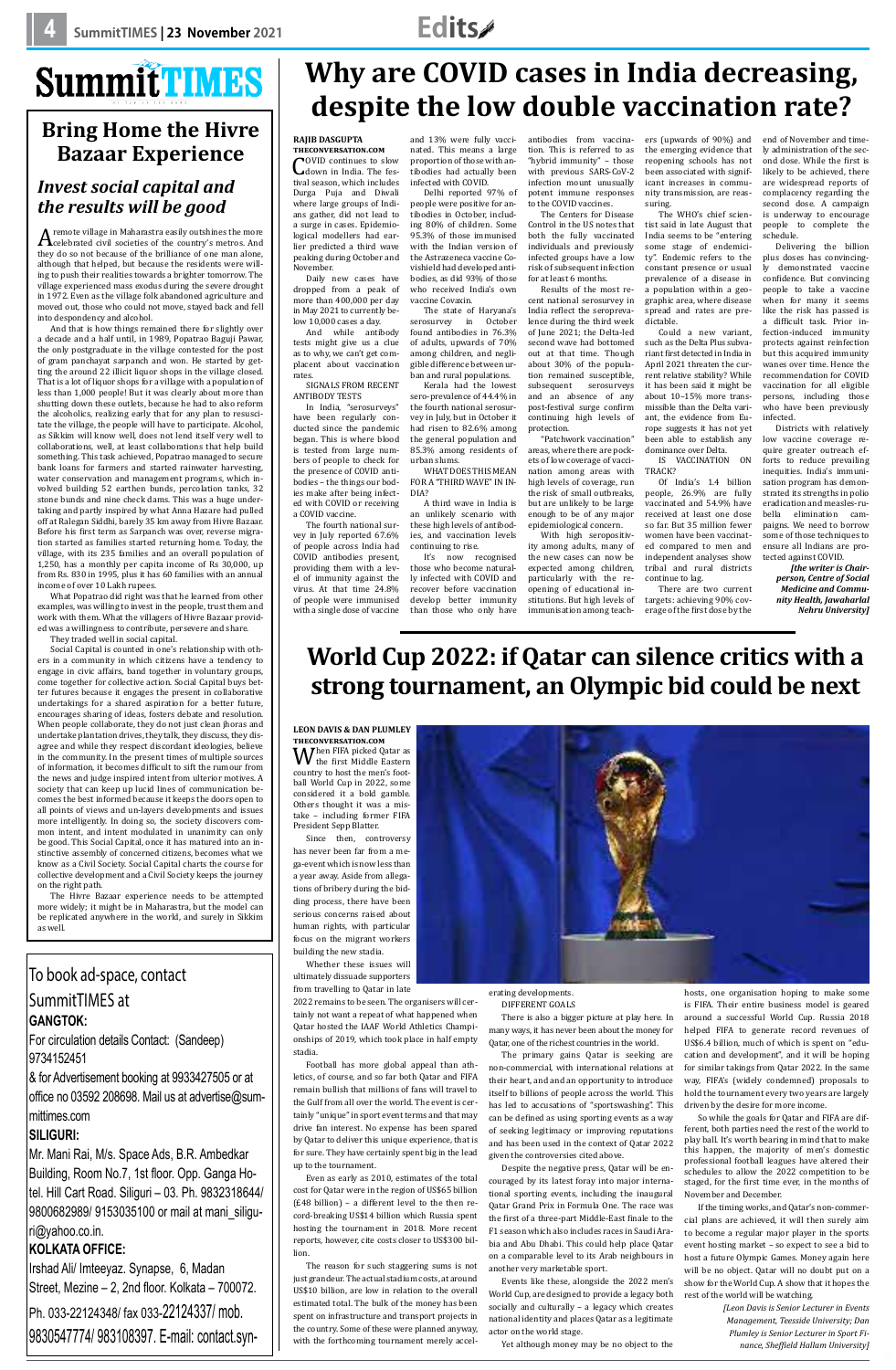# **Will meet PM Modi, discuss BSF jurisdiction and Tripura violence: Mamata Banerjee**

**M**amata Banerjee<br>human rights commishuman rights commission was "not taking a note" of the ongoing use of brute force in Tripura. Kolkata: West Bengal Chief Minister Mamata Banerjee on Monday said she will be meeting Prime Minister Narendra Modi during her visit to Delhi, and raise issues<br>concerning enhanceconcerning ment of BSF jurisdiction as well as "widespread violence" in Tripura.

Ms Banerjee also said she may not join the dharna being staged by TMC MPs in protest against "attack on party workers" in Tripura, but will surely express solidarity with them.

Hitting out at Amit Shah, the TMC supremo said the Union home

minister "is yet to show courtesy" and meet the TMC MPs, who had been seeking an audience with him over the violence in Tripura.

"During my visit to Delhi, I will be meeting the prime minister. Apart from various state-related matters, I will be rais-



enhancement of BSF jurisdiction as well as Tripura violence," she told reporters before leaving for Delhi.

Ms Banerjee wondered why the human rights commission was "not taking a note" of the ongoing use of brute

force in the northeastern state.

"The chief minister of Tripura (Biplab Deb) and his government are defying the SC's directive. They have to reply to common people. I will appeal to the higher judiciary to act against his government as per law," she said.

The Supreme Court has asked the Tripura government to ensure that no political party in the fray for the coming local body elections "is prevented from pursuing its electoral rights in accordance with law, and from campaigning in a peaceful and orderly manner.

### **Staley's "Champ" by her side for No. 1 Gamecocks at Atlantis**

**PARADISE ISLAND, Bahamas (AP):** Dawn Staley brought more than her top-ranked South Carolina team to the inaugural women's Battle 4 Atlantis.

Her best pal — 4-year-old dog Champ — is alongside her as she walks the resort with fans recognizing him by name, in the locker room and even at news conferences. The only place Champ hasn't joined Staley is on the sidelines during the tournament, where the Gamecocks play No. 2 Connecticut for Monday's championship.

"On the road I have a certain routine, and it's a routine that doesn't involve Champ because he really doesn't come on the road," Staley told The Associated Press with Champ sitting on her lap.



"So my routine changed a little bit, but I welcome it because he's just such a great boy.

"He's patient. I mean, he's easy, he's easy to get along with. And he's always by my side." tile run — joined them for last March's Southeastern Conference Tournament in their home

Champ — who has his own Twitter account and is named after the Gamecocks' 2017 NCAA state but had never flown nor ventured outside the U.S. He remains in the locker room during games and has attended two news conferences, sitting attentively on a front-row chair with as-

sistant coach Lisa Boyer after Saturday's Buffalo win.

"After (that game) and all those turnovers we had, it's good to go back to the room and just have somebody to comfort you, because that wasn't how we wanted to

play," Staley said. brought Champ because her usual dog-sitters were attending the tournament. Event founder and director Lea Miller-Tooley, who brought her own English cream golden retriever Hudson, helped work through the Bahamian Ministry of Agriculture for approval.

"It's Dawn's baby. I understand how important that dog is," Miller-Tooley said. "So there was no way I was not going to have that dog travel down here."

# **34 children among Odisha's 171 new COVID-19 cases**

**BHUBANESWAR, 22 (PTI):** Odisha on the previous day's 21.95 Nov cent on Monday against

Monday reported 171 fresh COVID-19 cases, including 34 children, which took the tally to 10,47,174 while one new fatality pushed the coronavirus death toll to 8,394, a health department official said.

The High Court, on<br>September 28, had<br>asked the Speaker to take asked the Speaker to take a decision on the plea for disqualification against Mukul Roy by October 7.

The daily COVID-19 cases in the state dropped below 200 after a week. While 205 infections were detected on Sunday, 239 on Saturday, 242 on Friday, 229 on Thursday, 226 on Wednesday and 206 on Tuesday.

The new cases were reported from 21 districts while nine others did not report any new infection. The rate of infection among people in the 0 to 18 years age group stands at 19.88 per

per cent. Of the new cases, Khurda district of which the state capital Bhubaneswar is a part, reported the highest of 76 new infections, followed by Sambalpur (13) and Cuttack (10).

One fatality was reported from Balasore district, he said, adding that 53 other COVID-19 patients have so far died due to comorbidities.

As 171 people tested positive out of 58,104 samples tested on Sunday, the daily test positivity rate (TPR) stands at 0.29 per cent. The TPR was 0.40 per cent on Sunday, 0.41 per cent on Saturday, 0.42 per cent on Friday, 0.39 per cent on Thursday, Wednesday.



and 0.37 per cent on cluding 271 on Sunday.

prising Itanagar, harlagun, Nirjuli and Banderdewa areas (8), West Kameng (5) and East Siang (4), the SSO said.

The state currently has 2,226 active COVID-19 cases, while 10,36,501 patients have recovered from the highly infectious disease in-Odisha has thus far conducted over 2.32 crore sample tests including 58,104 on Sunday. The state's positivity rate stands at 4.49 per cent.

Over 1.43 crore people have so far been fully vaccinated with COVID-19 vaccine in the state, the data released by the Health and Family Welfare department said.

## **Austria enters nationwide lockdown to fight soaring cases**

**VIENNA (AP):** Austria went into a nationwide lockdown early Monday in a desperate effort to contain spiraling coronavirus infections.

> However, they were denied a meeting with the Home Minister.<br>On Sunday. Tri-On Sunday,

The lockdown in the Alpine nation comes as average daily deaths have tripled in recent weeks and some hospitals have warned that their intensive care units are reaching capacity. The lockdown will last at least 10 days but could extend to 20, officials said. People will be able to leave their homes only for specific reasons, in-

"@BjpBiplab has become so UNABASH-EDLY BRAZEN that now even SUPREME<br>COURT ORDERS **ORDERS** 

cluding buying groceries, going to the doctor or exercising.

introduce a vaccine mandate as of Feb. 1. The details of how the mandate will work aren't yet clear, but the government has said that people who do not adhere to the man-

Austrian Chancellor Alexander Schallenberg also announced last week that Austria will enough.

date will face fines. Schallenberg apologized to all vaccinated people on Friday, saying it wasn't fair that they had to suffer under the

this drastic step," he said on public broadcaster ORF.

renewed lockdown restrictions. Earlier, Austria had tried out a lockdown just for unvaccinated people but it did not slow infections "I'm sorry to take ropean countries where infections are rising rapidly and where there are concerns that vaccination rates are insufficient to hold off a winter surge at hospitals.

Not quite 66% of Austria's 8.9 million people are fully vaccinated, and inoculations have plateaued at one of the lowest rates in Western Eu-

rope. Austria is among several Western Eu-Thanks largely to inoculations, hospitals in Austria are not under high. Christmas markets,

sick staff.

Austria's new lockdown is its fourth since the pandemic began and comes as the country has struggled without success to stop spiraling case numbers. On Friday,

the same pressure they were earlier in the pandemic, but many are still straining to handle rising numbers of COVID-19 patients while also attempting to clear backlogs with exhausted or restaurants and most stores are closed for at least 10 days, while kindergartens and schools will remain open for those who need them, but all parents were asked to keep their children at home if possible.

it reported 15,809 new infections, an all-time

### **Bengal assembly speaker to decide on Mukul Roy's disqualification plea**



New Delhi: The Supreme Court Monday expressed hope that West Bengal Assembly Speaker Biman Banerjee will take a decision on the petition for disqualification of Mukul Roy as a member of the House on the claim that he has defected to the Trinamool Congress (TMC) after being elected on a BJP ticket.

A bench comprising Justices L Nageswara and

Hima Kohli was hearing two separate appeals filed by the Assembly Speaker and the Secretary and the Returning Officer of West Bengal Assembly against the Calcutta High Court's order.

> The High Court, on September 28, had asked the Speaker to take a decision on the plea for disqualification against Mr Roy by October 7.

The Top court, which did not issue notice on the appeals, took note of the submissions of senior advocate A M Singhvi, appearing for Mr Banerjee, that the disqualification plea is scheduled for hearing on December 21 before the Speaker.

"We hope that the Speaker proceeds with the matter on December 21, 2021 and decides the same in accordance with law," the bench said and fixed the case for hearing in January next year.

Leader of the Opposition Suvendu Adhikari had on June 17 had filed the petition before the Speaker seeking disqualification of Mr Roy as a member of the Assembly, claiming that he had defected to the TMC.

### **Arunachal logs single COVID-19 case, six recoveries**



**Itanagar, Nov 22 (PTI):** Single-day COVID-19<br>recoveries surpassed surpassed fresh cases in Arunachal Pradesh, as six more people recuperated from the disease while only one person tested positive for the infection, a senior

As many as 54,929 people have been cured of COVID-19 so far in the northeastern state, including six on Sunday, the official said.

The COVID-19 recovery rate now is 99.42 per

health official said here on Monday. ed in the last 24 hours, he said.

cent while the active percentage dipped to 0.07, State Surveillance Officer (SSO) Dr Lobsang Jampa said. The COVID-19 death

> toll in the frontier state remained at 280 as no new fatality was report-

Arunachal Pradesh currently has 38 active COVID-19 cases. Tawang district has

the highest number of active cases at 9, followed by the Capital Complex Region com-

So far 11,96,026 samples have been tested for coronavirus in the state,

including 172 on Sunday,

Jampa said, adding that the positivity rate is 0.58 per cent. State Immunisation

Officer Dr Dimong Padung said that a total of 13,81,862 people have been inoculated so far in the state.

### **Trinamool MPs Picket Amit Shah's office over Tripura crackdown**

**Tripura Violence:** The MPs in the delegation included Sukhendu Sekhar Roy, Kalyan Banerjee, Sougata Roy, and Dola Sen, among others.

New Delhi: Over a dozen Trinamool MPs sat on a dharna outside Home Minister Amit Shah's office in the national capital today protesting the alleged police brutality against their party workers in the BJP-ruled Tripura.

The MPs in the delegation included Derek O'Brien, Sukhendu Sekhar Roy, Kalyan Banerjee, Sougata Roy, Dola Sen, among others. Alleging repeated instances of violence, the party decided to take the matter to Delhi and had sought an appointment with Amit Shah.

namool Youth Congress president Sayoni Ghosh was detained by Tripura Police for allegedly spreading ruckus during a public meeting of Tripura Chief Minister Biplab Deb. The party said she

was attacked by BJP goons when she was taken to a police station in Agartala for questioning. Ms Ghosh was ac-

companied by other party leaders including MP Sushmita Dev, Kunal Ghosh and Subal Bhowmik. The party said all of them were attacked inside the East Agartala women police station. Six supporters were injured in the violence, the party said.

DOESN'T SEEM TO BOTHER HIM. He has repeatedly sent goons to attack our supporters & our female candidates instead of ensuring their safety! DEMOCRACY BE-ING MOCKED under @ BJP4Tripura #NotMy-INDIA," Trinamool National general secretary Abhishek Banerjee, who is also Chief Minister Mamata Banerjee's nephew, had tweeted.

The BJP has been categorical in its denial of the allegations.

Ms Ghosh was later formally arrested, accused of attempt to murder and creating enmity between people.

There have been reports of a string of violent incidents in Tripura as the Trinamool Congress is trying to gain foothold in the state ahead of the 2023 assembly elections. The party is contesting the Tripura civic polls, due on November 25.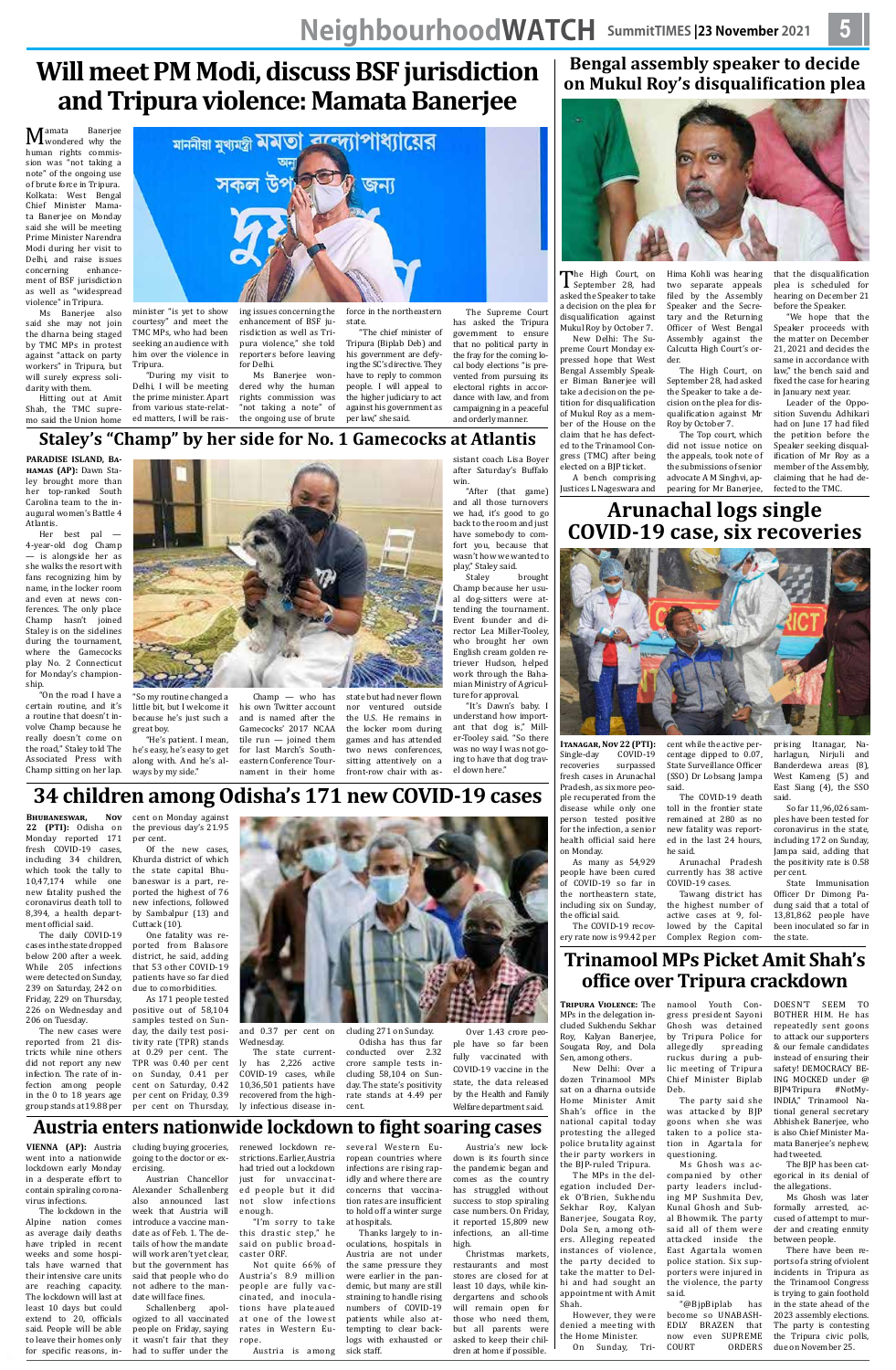# **6 SummitTIMES | 23 November 2021 Sport&Specials**

# **ISL: Chennaiyin FC face Hyderabad FC in opening test**

**Bambolim (Goa), Nov 22 (PTI):** Two-time winners Chennaiyin FC will begin the 2021-22 Indian Super League campaign against Hyderabad FC here on Tuesday with a new coach, new captain and renewed hopes of a turnaround after a poor run in the previous season.

The team has undergone a revamp. Apart from new coach Bozidar Bandovic, CFC have also signed five new foreign players along with some promising Indian talent and will expect to start on a strong note after having secured only three wins in the 2020- 21 season.

However, it is easier said than done with a confident Hyderabad side expected to be a well prepared and tough opponent.

In an early jolt for Chennaiyin, they will be without the services of the influential midfielder Rafael Crivallero as he had 'pain' and is being monitored by the team's medical staff.

"He has pain. The medical staff are monitoring him and we are trying to find what the



problem is. He trained a

couple of days ago, but had to walk off. Germanpreet Singh is out as well for tomorrow's game," CFC head coach Bandovic said at a virtual media interaction ahead of the opener.

He further said the team was well prepared and that he was not looking too far ahead, preferring to take it game by game.

the team's strategy.

"I would go game by game. First game first. We will like to go game by game and try to be in squad for a few years now and will look to lead from the front, hoping the new foreign recruits

the top four," the coach said when asked about and the Indian stars pull their weight as the team aims to bounce back.

tournament.



The club's assistant coach Syed Sabir Pasha had said during a recent interaction that they were confident of an improved show and felt the squad appeared to be settled heading into the Chennaiyin signed a handful of foreign players including Polish striker Lukasz Gikiewicz, who is expected to sharpen the attack and bring in goals, which the team missed in the season gone by.

New captain Anirudh Thapa has been a key member of the CFC Hyderabad FC, on the other hand, will aim to break into the play-offs after having missed out narrowly last time. Coach Manuel M rquez Roca will be hoping the team

ed from the game.' Westbrook was assessed a technical after the officials reviewed the play and the fallout from it, determining he was an "escalator," while there was pushing, shoving and trash continues the good run and the signing of Bartholomew Ogbeche from Mumbai City FC gives the forward line more teeth.

Ogbeche, Edu Garcia and Juanan will be the key players for the team and their performance will have a bearing on the fortunes in a long season. Marquez's men got the

better of CFC in both the matches last season and Ogbeche & Co will look to cash in on a rather weak opposition defence. (Match starts at 7.30

PM.

# **James ejected after bloodying Stewart, Lakers beat Pistons**

DETROIT (AP): LeBron James was ejected for drawing blood from Isaiah Stewart's face, sending the superstar to the locker room early in the third quarter and leaving his teammates to pick up the slack.

Anthony Davis and Russell Westbrook did that in a big way.

Davis had 30 points, 10 rebounds and two big blocked shots late on rookie Cade Cunningham. Westbrook contributed 26 points, 10 assists and nine rebounds, leading the Los Angeles Lakers to a 121-116 comeback victory over the Detroit Pistons on Sunday night.

"Everybody's level went up when LB came out," Davis said.

The 20-year-old Cunningham, the No. 1 overall pick in the draft, had 13 points, 12 rebounds and 10 assists to become the youngest player in franchise history with a triple-double.

ended his night after his left elbow and hand appeared to make contact with Stewart's face when they were tangled up while boxing out for a rebound. Detroit's center, who

was called for a foul before James hit him, had to be held back more than once to keep him separated from the

NBA superstar and was also ejected. "I don't think he should be facing any-

James' Flagrant 2 foul talking.

thing from the league," Pistons coach Dwane Casey said. "He didn't get off the floor in time, and the league will have to decide about that, and I thought that was why he was eject-

spilled into the stands.

ers, coaches and security for keeping the

peace.

"Everybody did a great job trying to deescalate the situation," he said. "You never want it to get to that point like 17 years

ago."

All parties were relieved that an all-.500 this season. Detroit had the ball

After calm was restored on Sunday night, Detroit closed the third quarter strong and led 99-84 entering the

out melee wasn't witnessed as it was on Nov. 19, 2004, when the Pistons and Indiana Pacers had a brawl that Davis praised playwith 5.9 seconds left with the chance to potentially tie the game, but Hamidou Diallo turned the ball over and Davis made free throws to seal the victory.

fourth.

"Up and until that point, we're still trying to figure each other out," Los Angeles coach Frank

Vogel said.

Westbrook and Davis both scored in double figures in the final quarter, leading a rally that gave

"We had 27 assists going into the fourth quarter, which put us in a position to win, but we stopped moving the ball," Casey said. "We didn't have a single assist in the fourth quarter."

the Lakers a win to reach five rebounds in the fourth quarter.

James had 10 points and five assists in his second game back in the lineup. After missing eight games with an abdominal strain, he played Friday night in a 130-108 loss at Boston.

"Everyone in the league knows LeBron isn't a dirty guy," Davis said. "As soon as he did it, he looked back and told him, 'My bad.'"

THE CLOSER

points, six assists and

"His offensive determination to attack was something that was very welcome and hopefully is a momentum-builder for him as well," Vogel said. TIP-INS

Lakers: Carmelo An-

### thony scored 18 points. ... Dwight Howard had 13 points, making a career-high two 3-pointers. ... Los Angeles will host Detroit next Sunday night. Pistons: Diallo had 17 points and Frank Jackson

Westbrook had 15 on Tuesday night.

had 15 points. ... Guard Killian Hayes missed the game with a thumb injury. ... Cunningham joined Hall of Famers Grant Hill and Dave DeBusschere as Detroit rookies to have

a triple-double in their first 11 games with the franchise.

UP NEXT

Lakers: Play at New York on Tuesday night. Pistons: Host Miami

# **Poole, Wiggins have 30-point outings, Warriors beat Raptors**



**SAN FRANCISCO (AP):** Jordan Poole had his second straight 30-point performance with 33, Andrew Wiggins added 32 points and seven rebounds, and the Golden State Warriors beat the Toronto Raptors 119- 104 on Sunday night with Stephen Curry's supporting cast taking pressure off the reigning scoring champion.

Poole shot 10 for 13 with eight 3-pointers and became the first Warriors player aside from Curry with consecutive 30-point outings since D'Angelo Russell did so in three in a row from Dec. 27, 2019-Jan. 12, 2020.

Curry scored just 12 points but had eight assists after sitting out a 105-102 win at Detroit on Friday night to rest his sore hip on the second night of a back-to-back. Curry began 1 for 7 and finished 2 of 10 from the floor.

"The scoring balance means that teams can't throw everything at Steph," coach Steve Kerr said. "That's what was happening last year. Teams were throwing everything they had at Steph."

opening quarter. The Warriors (15-2) never trailed in winning their fourth straight and 11th in 12.

"We all know what Wiggs is capable of," Poole said.

Pascal Siakam scored 21 points and Fred Van-Vleet had 17 points and seven assists for the Raptors.

VanVleet's back-toback 3-pointers midway through the fourth pulled Toronto within 103- 93 before Golden State called a timeout with 7:16 to play. The Warriors then stayed safely ahead the rest of the way. "It's great to have

Wiggins made six 3s, knocking down his first five shots for 14 early points. Golden State started 9 for 14 to build a 27-9 lead late in the ference.

everybody on the roster contributing and understanding that every night's going to be different and they just have to stay ready," Kerr said.

The Raptors had won four of the previous five meetings with the Warriors.

TIP-INS<br>Raptors:

Raptors: VanVleet was 3 for 12 from deep and the Raptors 15 of 37 from 3-point range. ... F Scottie Barnes grabbed 13 rebounds but shot 3 for 11. ... Toronto has dropped 15 of the last 17 on Golden State's home floor. The Raptors are 6-4 on the road but 1-3 against the Western Con-

Chris Chiozza scored 11 points over 29 minutes off the bench. His teammates gave him a standing ovation. ... G Andre Iguodala sat out a third straight game nursing a tender right knee while Gary Payton II was out as he continues to recover from surgery on his right hernia. ... Otto Porter Jr. returned from sitting out a game protecting a foot injury and scored 15 points off the bench to go with five rebounds. "Everybody is buying in to what we're trying to do," Porter said. ... Golden State has scored 100 or more points in every game — the only NBA

team to do so.

ESPORTS EXTRAVA-

GANZA

The Warriors and Riot Games announced Sunday that Chase Center will be host to the 2022 League of Legends World Championship Finals premier esports event — and Toronto will serve as a semifinal host

city.

Kerr sported a League of Legends shirt during his pregame media ses-

sion.

UP NEXT

Raptors: At Memphis on Wednesday night continuing a six-game road

trip.

Warriors: Host the 76ers on Wednesday night.

**Sports minister wants sanctions after French soccer violence**

Warriors: Two-way

**PARIS (AP):** French sports minister Roxana Maracineanu said domestic soccer needs a "radical and immediate" reality check following crowd trouble in Sunday's league match between Lyon and Marseille, the latest in a series of violent episodes.

"What happened in Lyon is unacceptable," Maracineanu said.

The match was halted after a fan struck Marseille player Dimitri Payet on the head with a bottle filled with water in the fourth minute.

"Dimitri Payet has my full support," Maracineanu said. "We cannot allow players to be assaulted in this way. Such acts should result in an automatic stoppage of games at the very least."

ing Marseille, and the French league said they are "destroying the image of the league in France and internationally." In August, a match between Nice and the 1993 European cham-

Similar incidents have marred domestic soccer since the start of the season, many of them involv-L'Equipe newspa-

staff members were also involved in a brawl. Nice was subsequently deducted two points, with one point suspended.

Earlier in the season, Montpellier fans threw projectiles at Marseille players with Valentin Rongier sustaining a cut to his lip. In September, Angers and visiting Marseille supporters invaded the pitch and

pion was abandoned after fans threw projectiles and invaded the field. Payet was also hit by a bottle in that game and threw it back at the supporters. Players and The French league condemned the attack on Payet, adding that he was also on the receiving end of "insults of a discriminatory nature." Ahead of Monday's emergency meeting of its disciplinary

fought

According to

per, four people, including the man who threw the bottle at Payet, have been arrested following Sunday's match.

commission, the league said security at matches is the responsibility of the host club and local authorities.

Other clubs have been affected by crowd trouble this season.

In September, fans invaded the pitch in Lens in the northern derby with Lille, and fighting broke out in the stands. During a game between PSG and Lyon, a teenager was injured by a seat thrown.

In October, a match between Saint-Etienne and Angers was delayed for about an hour because of a pitch invasion and flares being thrown onto the pitch before kickoff.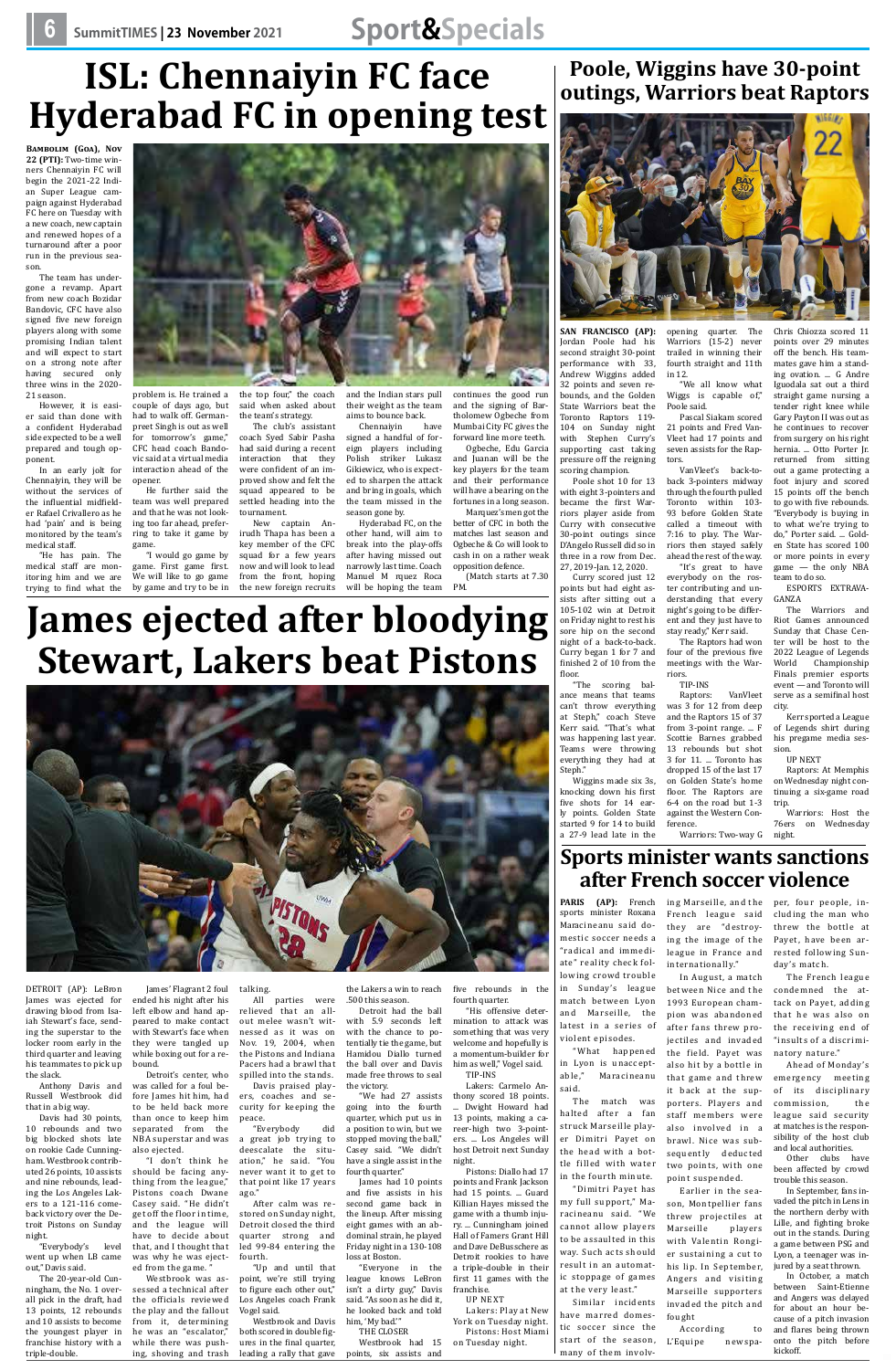## contact SummitTimes at GANGTOK:

To book ad-space,

For circulation details Contact: (Sandeep) 9734152451 & for Advertisement booking at 9933427505 or at office no 03592 208698. Mail us at advertise@summittimes.com **Siliguri:**

Mr. Mani Rai, M/s. Space Ads, B.R. Ambedkar Building, Room No.7, 1st floor. Opp. Ganga Hotel. Hill Cart Road. Siliguri – 03. Ph. 9832318644/ 9800682989/ 9153035100 or mail at mani siliguri@yahoo.co.in. **Kolkata office:**

Irshad Ali/ Imteeyaz. Synapse, 6, Madan Street, Mezine – 2, 2nd floor. Kolkata – 700072. Ph. 033-22124348/ fax 033-22124337/ mob. 9830547774/ 983108397. E-mail: contact.synapse@gmail.com/ irshad\_ali123@rediffmail. com

# **ElseWhere**

# **Jobs lost, middle class Afghans slide into poverty, hunger**

**KABUL, Afghanistan (AP):** Not long ago, Ferishta Salihi and her family had enough for a decent life. Her husband was working and earned a good salary. She could send several of her daughters to private schools.

But now, after her husband lost his job following the Taliban takeover of Afghanistan, she was lined up with hundreds of other Afghans, registering with the U.N.'s World Food Program to receive food and cash that her family desperately needs just for survival.

"We have lost everything. We've lost our minds," Salihi said after her registration was complete. With her was her eldest daughter, 17-year-old Fatima, whom she had to take out of school. She can't afford to pay the fees at a private school, and the Taliban so far are not allowing teenage girls to go to public schools.

"I don't want anything for myself, I just want my children to get an education," Salihi said.

In a matter of months as Afghanistan's economy craters, many stable, middle-class families like Salihi's have plummeted into desperation, uncertain of how they will pay for their next meal. That is one reason the United Nations is raising alarm over a hunger crisis, with 22% of the population of 38 million already near famine and another 36% facing acute food insecurity - mainly because people can't afford food.

are funneling money to Afghanistan for humanitarian aid through U.N. agencies, which ensure the money doesn't go into the coffers of the<br>Taliban government.

The economy was already in trouble under the previous, U.S.-backed government, which often could not pay its employees. The situation was worsened by the coronavirus pandemic and by a



punishing drought that drove up food prices. Already in 2020, nearly half of Afghanistan's population was living in poverty. Then the world's

shutdown of funding to Afghanistan after the Taliban's Aug. 15 seizure of power pulled the rug out from under the country's small middle class. International funding once paid for much of the government budget — and without it, the Taliban have largely been unable to pay salaries or provide public services. The international community has not recognized Taliban rule, demanding the militants form a more inclusive government and

respect human rights. International aid also fueled projects around the country that provided jobs, most of which are now on hold. The country's banks are cut off from the international banking system, further snarling the private sector. The country's economy is estimated to have contracted 40% in just three months.

Hospitals are seeing increasing numbers of emaciated, malnourished children, mostly from the country's poorest families who were already barely getting by.

Now families that have seen their once-stable livelihoods wrecked also find themselves with

nothing and must scrape for ways to cover costs of food, rent and medical expenses.

Salihi's husband once made around 24,000 Af-

halted its projects. The 39-year-old Salihi said her husband was told not to come to the office and he hasn't received his sal-

ary since.

Now she is the family's only source of income. One of her neighbors has a business selling nuts, so they give her bags of nuts to shell at home and she then sells the shells to people who use them to burn for fuel. Her husband, she said, spends his day walking around the district looking for work. "All he can do is measure the streets with his steps," she said, using an expression for someone with nothing to do.

The U.S. and other<br>ernational donors

government.

ghanis (\$264) a month working in the logistics department at the World Bank's office in Kabul. But after the Taliban took power, the World Bank The WFP, meanwhile, is providing direct cash aid and food to families, trying to keep them above water.

The main focus has been on two tracks. The U.N. Development Program, World Health Organi-

international

zation and UNICEF are working to directly pay salaries to doctors and nurses around the country to keep the health sector from collapsing.

The WFP has had to ramp up its program dramatically. In 2020, it provided aid to 9 million people, up from the year before. So far this year, that number has risen to nearly 14 million, and the rate has risen sharply each month since August. Next year, the agency aims to provide for more than 23 million people, and it says it needs \$220 million a month to do so.

It's not just the poorest of the poor, usually based in rural areas, who need help. "There's a new urban class of people who up until the summer would have been drawing a salary ... and now are facing hunger for the first time," said Shelley Thakral, the WFP spokesperson for Afghanistan.

"People are now having to scavenge for food, they're skipping meals and mothers are forced to reduce portions of food," she said.

Last week, hundreds of men and women lined up in a gymnasium in a west Kabul neighborhood

to receive a cash distribution - 3,500 afghanis a month, about \$38. Nouria Sarvari, a 45 year widow who was

work at the Higher Education Ministry. After the Taliban came to power, they told most women government employees to stay home. Sarvari said she hasn't received a salary since and she's struggling to keep food on the table for her three children still living with

her. Her 14-year-old son, Sajjad, sells plastic bags in the market for a little cash. Sarvari says she depends on help from neighbors. "I buy from shopkeepers on credit. I owe so many shopkeepers, and most of what I receive today will just go

waiting in line, used to "I had a job, my mother had a job, my father had his duties. We were doing fine with money," he said. "Now everything is finished."

to paying what I owe." Samim Hassanzwai said his life has been overturned completely over the past year. His father and mother both died of COVID-19, he said. His father was an officer in the intelligence agency and his mother was a translator for an American agency.

Hassanzwai, 29, had been working in the Culture Ministry but hasn't gotten a salary since the Taliban came to power. Now he's jobless with his wife and three children as well as his four younger sisters all dependent on him.

### **Auckland lockdown to end as New Zealand tries new virus tack**

**WELLINGTON, New Zealand (AP)**: Bars, restaurants and gyms can reopen in Auckland from early December but customers will be required to show proof they've been fully vaccinated, New Zealand Prime Minister Jacinda Ardern said Monday.

The announcement removes the last remnants of a lockdown that began in the nation's largest city in August. It also signals a new phase in New Zealand's response to the pandemic, in which people around the country will need to be fully vaccinated in order to participate in anything from getting a haircut to watching a concert.

Ardern said New Zealand would move into a new pandemic "traffic light" system based around the use of vaccine passports from late Dec. 2.

The system will mark an end to the lockdowns which New Zealand used effectively to completely eliminate virus outbreaks during the first 18 months of the pandemic, but which failed to extinguish an August outbreak of the more contagious delta variant.

Ardern last month set an ambitious target of getting



90% of all eligible people across each of 20 health districts fully vaccinated before moving to the new system.

But although the vaccination rates will fall short of that target by early December, Ardern said it is time to make the move anyway. Currently about 83% of New Zealanders age 12 and over are fully vaccinated, but the rate in some health districts is as low as 73%.

The government has faced increasingly belligerent protests against vaccination requirements and pandemic restrictions. And opinion polls show support for Ardern and her liber-

al government has slipped since they won a landslide election victory just over a year ago, although they remain more popular than their conservative opponents.

The current outbreak appears to have stabilized somewhat with about 200 new infections reported each day, most of them in Auckland. About 85 New Zealanders are currently hospitalized with COVID-19, and the nation has reported just 40 virus deaths from a population of 5 million since the pandemic began.

"The hard truth is that delta is here and it is not going away," Ardern said. "And while no country to date has

been able to eliminate delta completely once it's arrived, New Zealand is in a better position than most to tackle it."

The traffic light system is designed to indicate where outbreaks are putting pressure on the health system. A green designation would impose few restrictions, orange would require more mask wearing and distancing, while red would limit gathering sizes even with vaccination certificates. Ardern said Auckland would initially enter the new system under a red light, while other regions would enter under red or orange.

Opposition lawmaker David Seymour, who leads the libertarian ACT Party, said the government should have reopened sooner but had been delaying in order to get its vaccine passport system operational.

Ardern had previously announced that a border around Auckland which has stopped most people from leaving the city will be removed on Dec. 15, allowing Aucklanders to travel over the Christmas holiday period but raising fears among some health experts that it will cause the virus to spread more rapidly throughout the country.

*Health minister tells Germans:* 

*Get vaccinated or get COVID*

**BERLIN (AP):** Germany's health minister said Monday that the rapid rise in coronavirus cases means it's likely everyone in the country who isn't vaccinated will have caught COVID-19 by the end of the winter — and some of those will die.

Official figures showed more than 30,000 newly confirmed cases in Germany over the past 24 hours — an increase of about 50% compared to one week ago. Hospitals capacities are nearly ex-

have warned that ICU

hausted, with some pa-

tients having to be transferred to other clinics far away.

illness.

Health Minister Jens Spahn urged Germans to get vaccinated, including with booster shots if their first round of inoculation occurred more is very, very likely and that's why we are recommending vaccination so urgently," said Spahn. European Union to ap-

true. With the highly contagious delta variant this

than six months ago, to reduce the risk of serious "By the end of this winter pretty much everyone in Germany (...) will have been vaccinated, recovered or died," Spahn prove vaccines against COVID-19 for children aged 5-11 at the end of the week, he said. Schoolage children have among the highest infection rates in the country. The EU will begin

Germany expects the

told reporters in Berlin. He acknowledged some had described this view as cynical. "But it's shipping vaccines adjusted for younger children on Dec. 20, with Germany initially getting 2.4 million doses, Spahn said.

## **Russia's coronavirus deaths still hover near all-time highs**

death toll was still hovering near alltime highs Monday, but the number of new infections continued to decline.

The state coronavirus task force reported 1,241 COVID-19 deaths, down from the pandemic's record of 1,254 recorded last week.

The task force also reported 35,681 new confirmed cases, reflecting a steady downward trend since early November when the daily numbers topped 41,000, the highest level since the start of the pandemic.

The surge in deaths comes amid low vaccination rates and lax public attitudes in Russia toward taking precautions. About 40% of Russia's nearly 146 million people have been fully vaccinated, even though the country approved a domestically developed COVID-19 vaccine — Sputnik V — months before most of the world.

**MOSCOW (AP)**: Russia's coronavirus manding QR codes proving vaccination, past illness or a negative coronavirus test on public transport.

Russian President Vladimir Putin said that on Sunday he got a booster shot of Sputnik Light, a single-dose version of Sputnik V that he received in the spring. Putin said he was feeling fine and felt no side effects.

The Kremlin has delegated the power to introduce restrictions to regional authorities depending on the local situation, and many provinces across Russia have tightened restrictions, allowing access to public places only to those who are immunized or test negative for the virus.

Kazan, the central city of the Russian province of Tatarstan, on Monday became the first in Russia to start de-

About 500 people were denied access to public transport in the city of 1.2 million, and a conflict between a passenger and controllers led to a brief suspension of service on one of the city's tram lines.

The Russian Cabinet has submitted new legislation that would restrict access to many public places, as well as domestic and international trains and flights, to those who have been fully vaccinated, have recovered from COVID-19 or are medically exempt from vaccination. The legislation, which is set to take effect early next year, has already triggered protests across the country.

In total, Russia's coronavirus task force has reported over 9.3 million confirmed infections and 265,336 COVID-19 deaths, by far the highest

death toll in Europe.

Some experts believe the true figure is even higher. Reports by Russia's statistical service, Rosstat, that tally coronavirus-linked deaths retroactively reveal much higher mortality. They say about 462,000 people with COVID-19 died between April 2020 and September of this year.

Russian officials have said the task force only includes deaths for which COVID-19 was the main cause, and uses data from medical facilities. Rosstat uses wider criteria for counting virus-related deaths and takes its numbers from civil registry offices where registering a death is finalized.